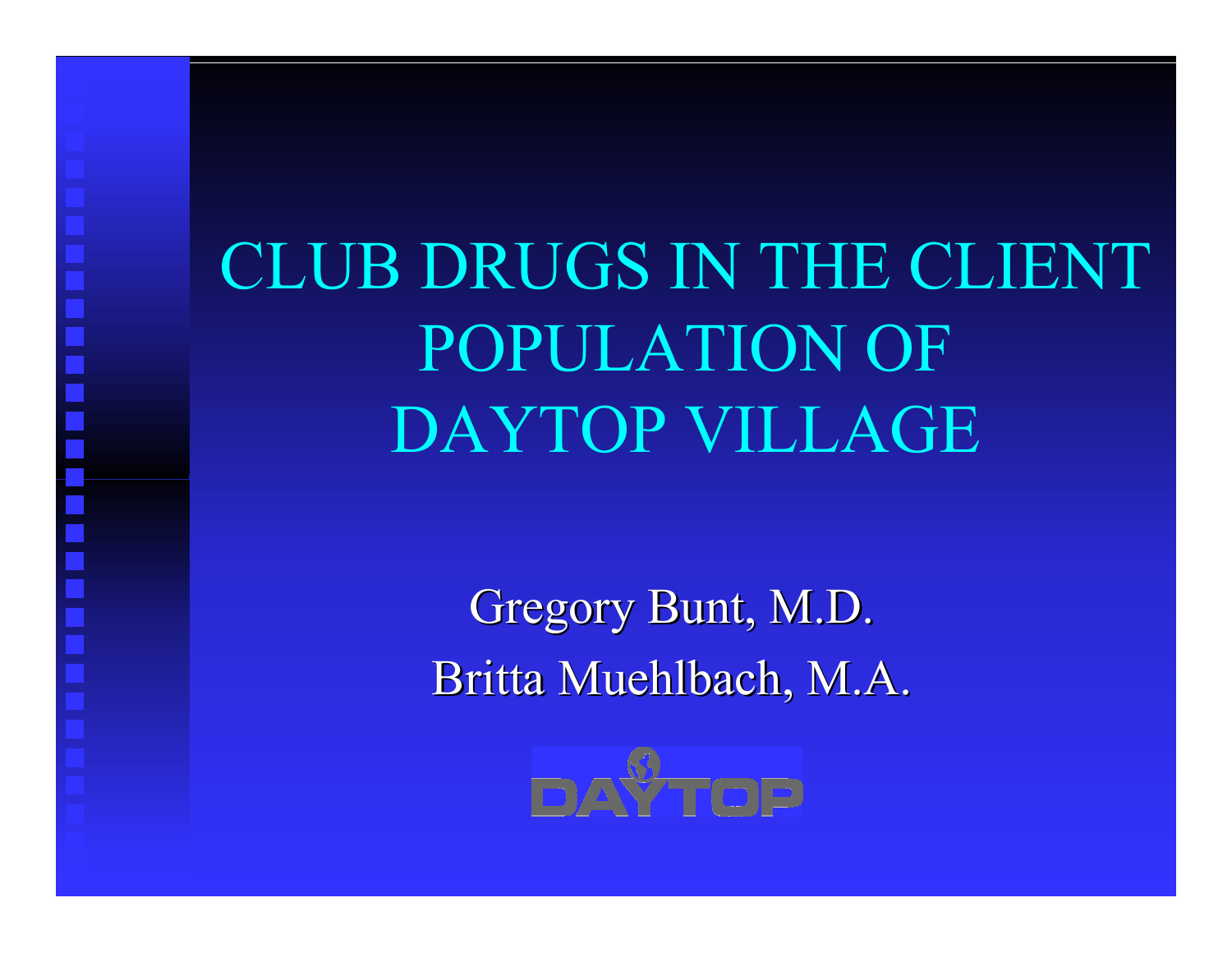# Daytop Club Drug Survey

- **Service Service** Survey conducted in November 2001
- $\blacksquare$  N= 585 clients surveyed in both residential and ambulatory treatment
- $\blacksquare$  N<sub>adult</sub> = 356 adult clients
- $\blacksquare$  N<sub>adol</sub> = 229 adolescent clients
- **Use of Ecstasy and other club drugs,** intensity of ecstasy use, and indication for treatment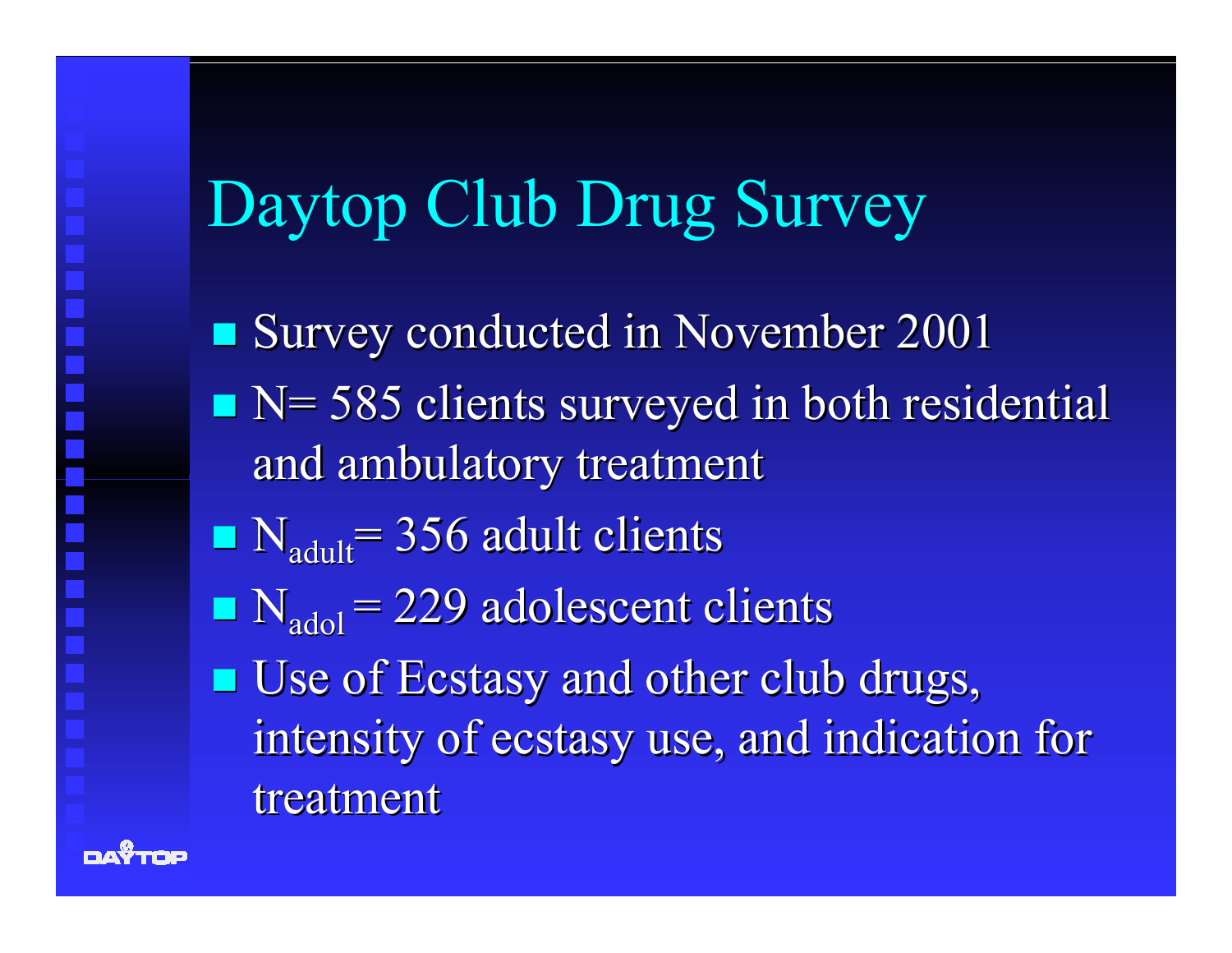#### General Use of Club Drugs

| <b>Drug Name</b> | Ever used this<br>drug? | Used drug<br>past 6 mths<br>before tx? | Used drug<br>past 30 days<br>before tx? |
|------------------|-------------------------|----------------------------------------|-----------------------------------------|
| <b>Ecstasy</b>   | 33%                     | $21\%$                                 | 11%                                     |
| <b>GHB</b>       | $7\%$                   | $\mathbf{X}^{\mathrm{a}}$              | $\mathbf{X}^{\mathrm{a}}$               |
| Ketamine         | 20%                     | $\mathbf{X}^{\mathrm{a}}$              | $\mathbf{X}^{\mathrm{a}}$               |
| Methamphet.      | 12%                     | $\mathbf{X}^{\mathrm{a}}$              | $\mathbf{X}^{\mathrm{a}}$               |
| LSD              | 33%                     | $\mathbf{X}^{\mathrm{a}}$              | $\mathbf{X}^{\mathrm{a}}$               |
| Rohypnol         | $4\%$                   | $\mathbf{X}^{\mathrm{a}}$              | $\mathbf{X}^{\mathrm{a}}$               |

a Data not available

18% of all surveyed clients reported that their club drug use was part of the reason why they were in treatment at this time.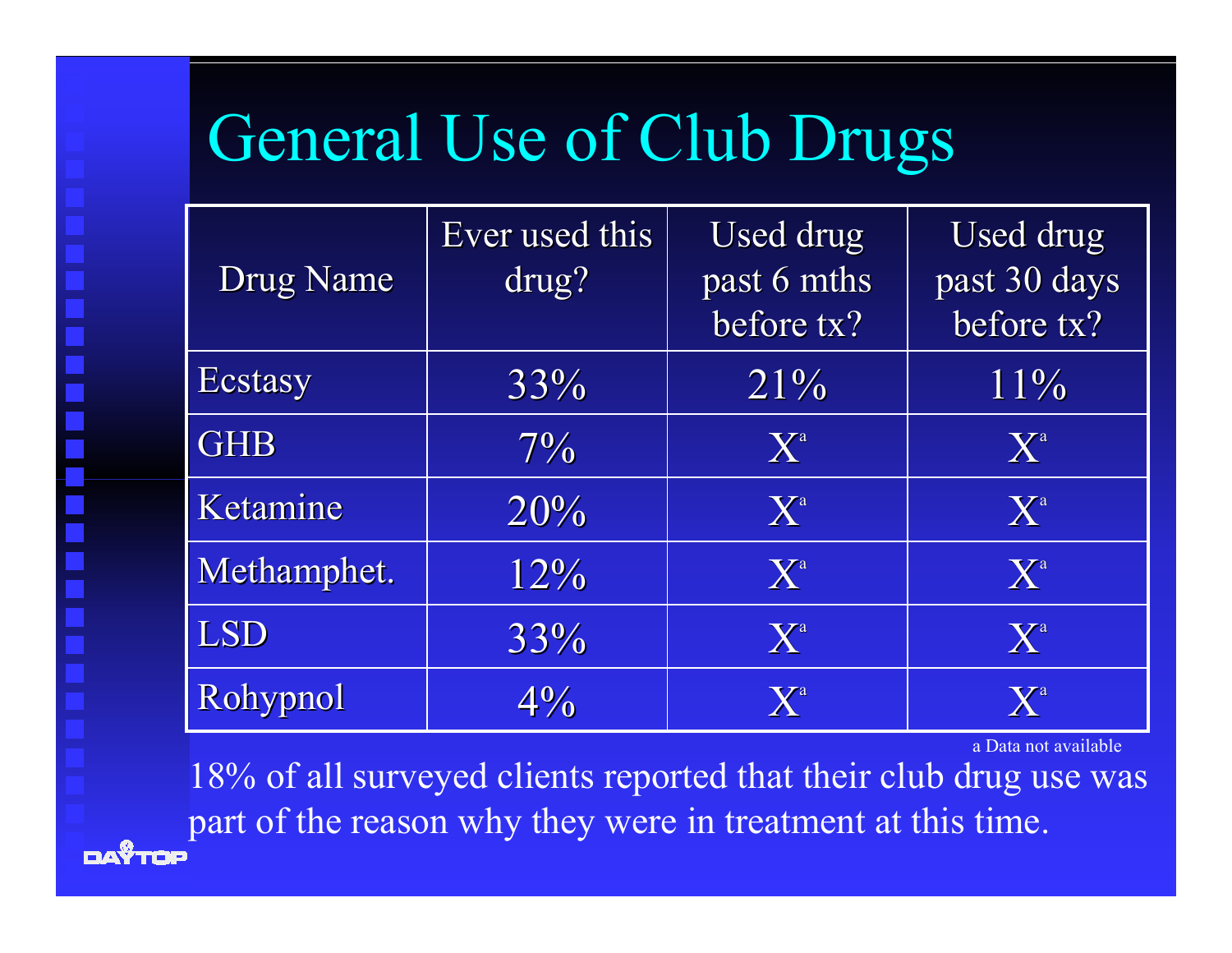#### Ecstasy Use by Age Group



All differences between age groups are significant at α=0.01 (Pearson's Chi-Square)

**DAY**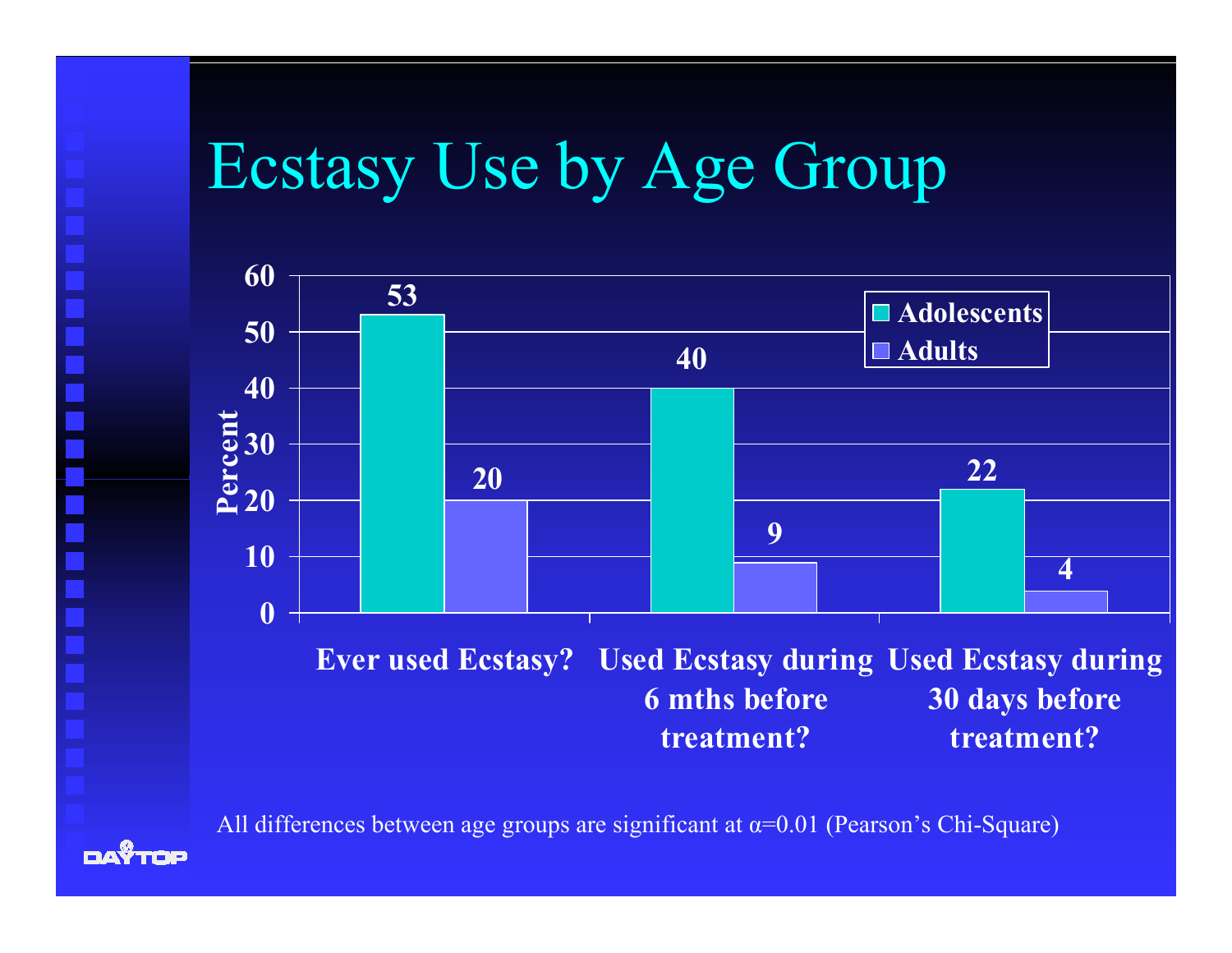### Other Club Drug Use and Tx Reason by Age Group





All differences between age groups are significant at  $\alpha$ =0.01 (Pearson's Chi-Square)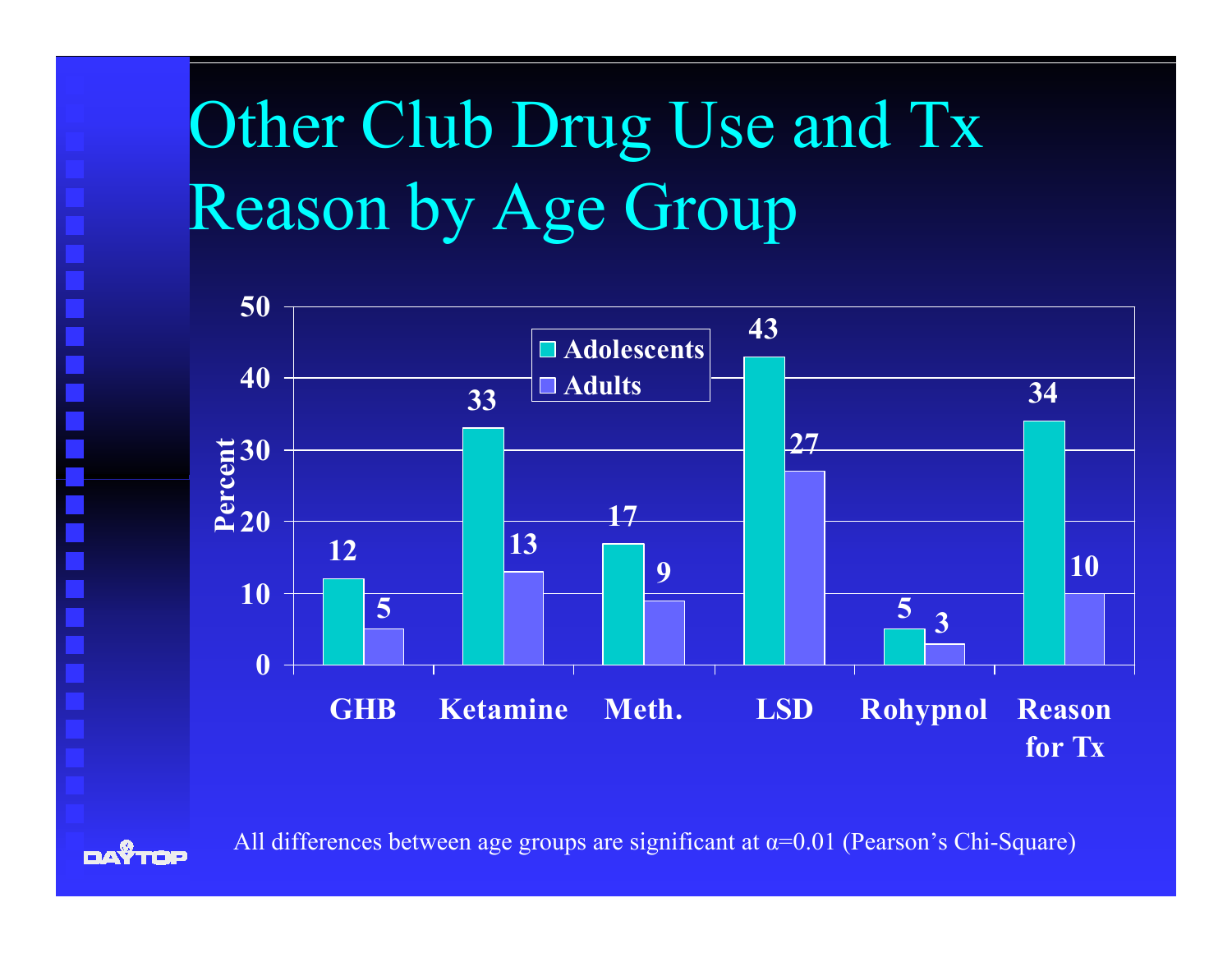Ecstasy Use in Adolescent Women and Men



\* Differ ence r e p resents a tendency (Pearson' s Chi-Square)

EX.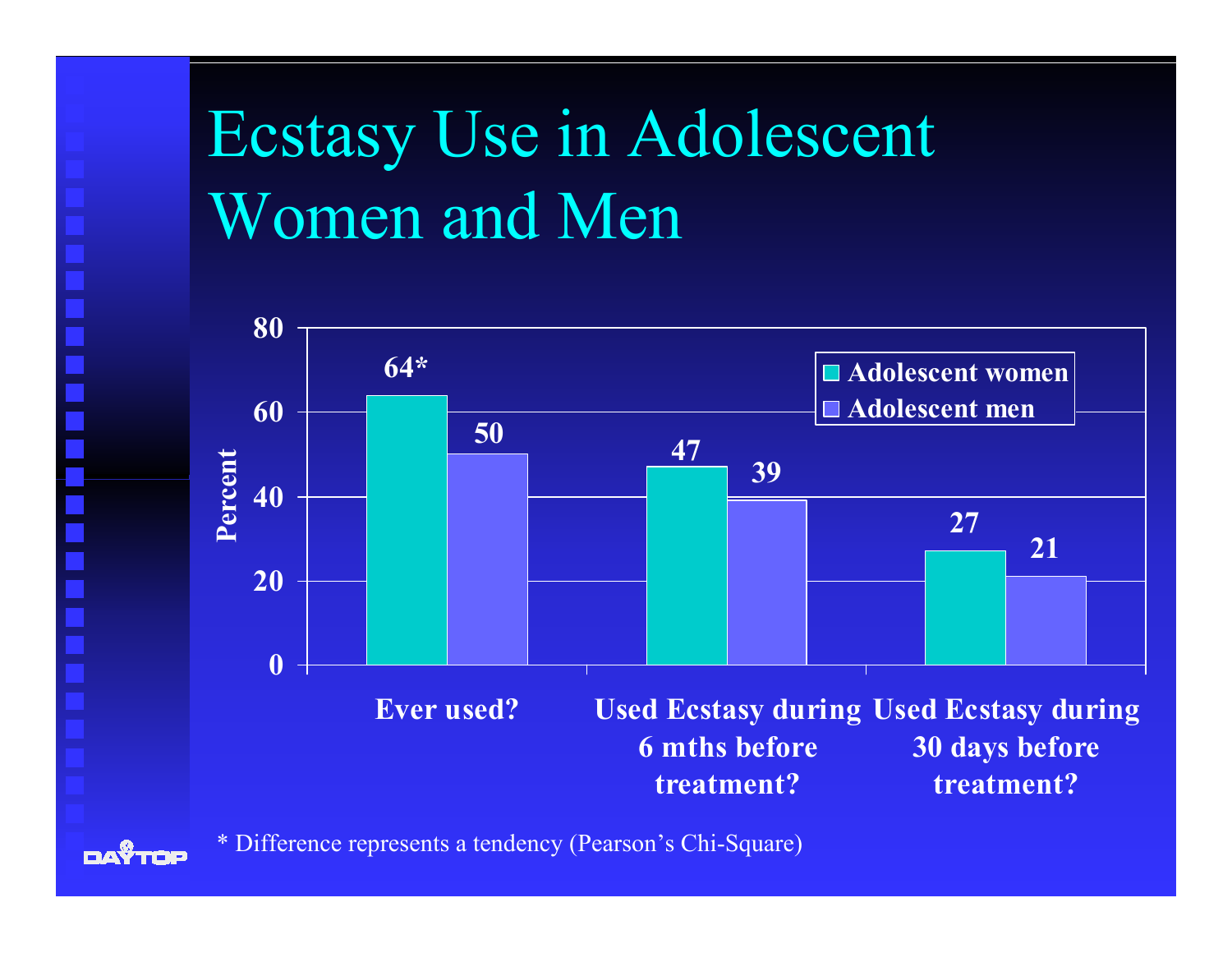## Club Drug Use and Tx Reason in Adolescent Women and Men



\* Significant difference at  $\alpha$ =0.05 (Pearson's Chi-Square)

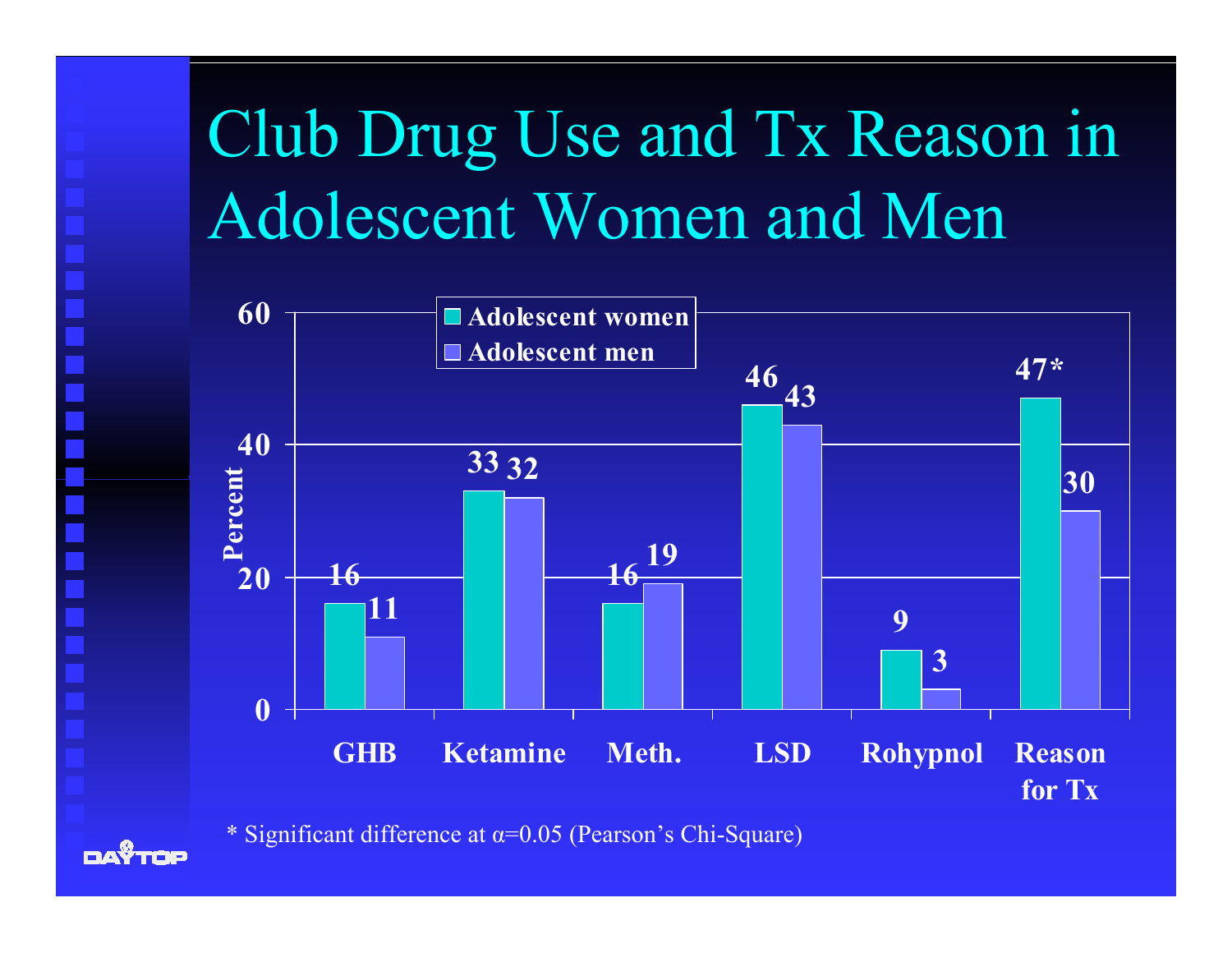#### Ecstasy Use in Urban and Suburban Areas



\*\* Significant diffe r ence at <sup>α</sup>=0.05 (Pearson' s Chi-Square)